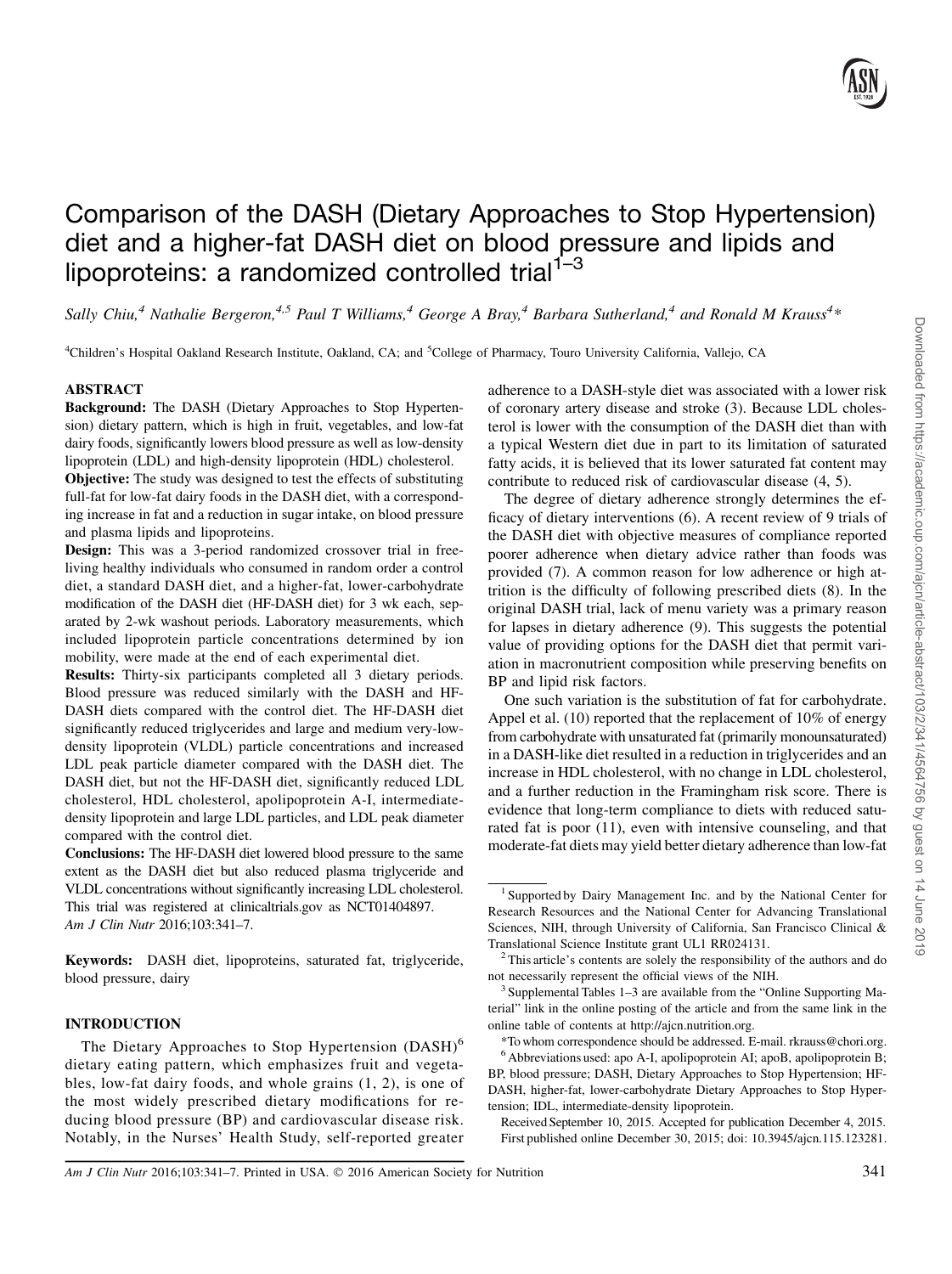diets (12). Furthermore, the mean intake of individuals who consumed the DASH diet in the ENCORE (Exercise and Nutrition Interventions for Cardiovascular Health) study failed to meet the low total fat and saturated fat targets (13).

The effects on lipids and BP of replacing carbohydrates with saturated fats within a DASH-like diet have not been reported, to our knowledge. In the present study we tested the effects of substituting full-fat dairy products for nonfat and low-fat dairy foods (thereby increasing saturated fat from 8% to 14% of energy) in conjunction with a reduction of 12% of energy in carbohydrate, primarily from sugars.

# **METHODS**

#### Study design and diets

A 3-period randomized crossover study in free-living participants was conducted between August 2011 and December 2013 at our clinical research center in Berkeley, California. The participants consumed a 1-wk run-in diet, consisting of a mixture of 2 or 3 d of each experimental diet, and then consumed in random order a control diet, a standard DASH diet, and a higher-fat, lower-carbohydrate modification of the DASH diet (HF-DASH diet) for 3 wk each. Each experimental diet was separated by a 2-wk washout period, during which participants ate their own foods but continued to abstain from alcohol. Participants were assigned their diet sequence in randomly determined blocks of 3, 6, 9, or 12 individuals by using a uniform random-number generator. Diet sequences were kept in sealed envelopes and assigned to the participant by the study nutritionist 1–2 d before starting the first experimental diet. Participants were blinded to diet order, but because of the nature of the diets they were likely able to identify each diet. Clinic personnel were not blinded to diet order. Laboratory personnel and investigators were blinded to diet order, and unblinding was performed after data collection before analysis. Participants met with study staff weekly for counseling, to receive study foods, and to be weighed. At the end of each experimental diet, participants visited the clinic on 2 consecutive days for clinical and laboratory measurements. In addition, a fasting blood sample was taken after each washout period to document a return to baseline for standard lipid and BP measurements.

#### TABLE 1

Participant characteristics at screening<sup>1</sup>

|                                 | Women           | Men             |          |
|---------------------------------|-----------------|-----------------|----------|
|                                 | $(n = 15)$      | $(n = 21)$      | P        |
| Age, y                          | $50 \pm 12$     | $45 \pm 14$     | 0.28     |
| BMI, $\text{kg/m}^2$            | $26.8 \pm 3.8$  | $28.2 \pm 3.5$  | 0.26     |
| Body fat, %                     | $35.5 \pm 6.3$  | $26.2 \pm 7.7$  | 0.0003   |
| Waist circumference, cm         | $92 \pm 10$     | $99 \pm 11$     | 0.04     |
| Systolic blood pressure, mm Hg  | $136 \pm 13$    | $133 \pm 10$    | 0.51     |
| Diastolic blood pressure, mm Hg | $85 \pm 5$      | $84 \pm 4$      | 0.37     |
| Triglycerides, mmol/L           | $1.08 \pm 0.47$ | $1.32 \pm 0.86$ | 0.30     |
| Cholesterol, mmol/L             |                 |                 |          |
| Total                           | $5.13 \pm 0.91$ | $4.30 \pm 0.80$ | 0.008    |
| LDL.                            | $2.90 \pm 0.67$ | $2.46 \pm 0.60$ | 0.05     |
| HDL.                            | $1.74 \pm 0.34$ | $1.17 \pm 0.31$ | < 0.0001 |
| Glucose, mmol/L                 | $5.44 \pm 0.39$ | $5.44 \pm 0.44$ | 0.89     |

<sup>1</sup>Values are means  $\pm$  SDs. *P* values were determined by unpaired *t* test.

#### Study population

Participants included generally healthy men and women  $>21$  y of age with an average diastolic BP between 80 and 95 mm Hg and systolic  $BP < 160$  mm Hg for 2 screening visits. Exclusion criteria included the following: use of nicotine products or recreational drugs; history of coronary artery disease, diabetes, or other chronic disease; use of hormones or medications known to affect lipid metabolism or BP; use of dietary supplements within the past 3 mo; unwillingness to refrain from alcoholic beverages during the study; BMI (in kg/m<sup>2</sup>)  $\geq$ 35; total and LDL cholesterol  $>95$ th percentile for sex and age; fasting triglycerides  $>500$  mg/dL; fasting glucose  $\geq 126$  mg/dL; and abnormal thyroid-stimulating hormone concentration. Participants were recruited primarily through our database of previous study participants, Internet advertisements, and community health events. The protocol was reviewed and approved by the Institutional Review Board of Children's Hospital and Research Center Oakland. All participants provided written informed consent. Their characteristics at screening are shown in Table 1.

# Dietary provision

The Bionutrition Core of the University of California, San Francisco, Clinical and Translational Science Institute developed and prepared diets for a 3-d cycle menu at 5 levels of energy intake (1800, 2100, 2600, 3100, and 3600 kcal). Participants whose energy needs were between main-menu calorie levels received unit foods (100 kcal) that matched the macronutrient and mineral content of the experimental diets. The control and DASH diets were designed to match the characteristics of the diets used in the original DASH trial (1, 14–16). The higher-fat and lowercarbohydrate content of the HF-DASH diet was achieved by replacing nonfat and low-fat dairy with full-fat dairy products, mostly in the form of whole milk, cheese, and yogurt, and by reducing sugars, mostly from fruit juices, which constituted 59% of total fruit intake in the DASH diet (14). The DASH and HF-DASH patterns were otherwise developed by using similar recipes and foods, provided in different amounts to meet each diet specification. As in the original trial design, emphasis was placed on an abundance of fruit and vegetables; increased whole grains and dairy products; limited servings of meat, poultry, and fish; and inclusion of nuts, seeds, and legumes several times weekly (Table 2). The nutrient composition of the diets was initially assessed by using Nutrition Data System for Research Software (NDSR 2010; Nutrition Coordinating Center, University of Minnesota) and validated by compositional analysis of the 3-d cycle menus (Covance Laboratories) (Table 2). The sodium, potassium, magnesium, calcium, and fiber contents of the DASH and HF-DASH patterns were similar; the diets differed only in the amount of total fat, saturated fat, cholesterol, and carbohydrate they provided (Table 2). A sample 1-d menu is shown in Supplemental Table 1.

Dietary control was achieved by providing participants with 2 standardized entrées and accompanying side dishes daily (lunch, dinner, and some snacks), representing  $\sim 50\%$  of total energy. Detailed menus, shopping lists, and food preparation instructions were provided for the remaining food items (mostly dairy, produce, and cereal products) to be purchased and prepared at home. Participants were required to come to the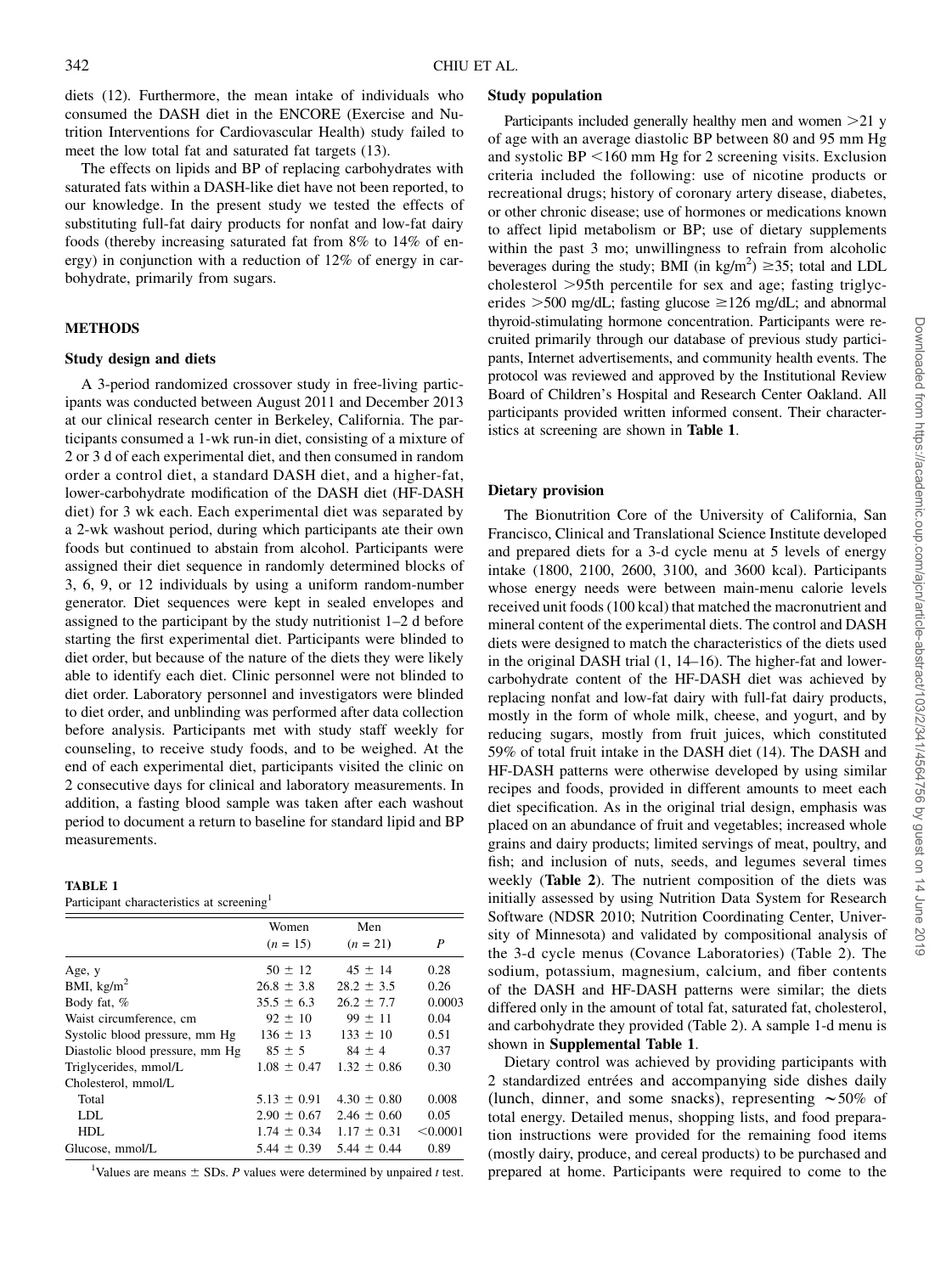TABLE 2

Diet composition<sup>1</sup>

|                                 | Control      | <b>DASH</b>    | <b>HF-DASH</b> |
|---------------------------------|--------------|----------------|----------------|
| Carbohydrate, % of energy       | 47           | 55             | 43             |
| Protein, % of energy            | 14           | 17             | 18             |
| Fat, % of energy                | 38           | 27             | 40             |
| <b>SFAs</b>                     | 16           | 8              | 14             |
| <b>MUFAs</b>                    | 14           | 12             | 18             |
| <b>PUFAs</b>                    | 8            | 7              | 8              |
| Cholesterol, mg                 | 253          | 160            | 221            |
| Sodium, mg                      | 3052         | 2752           | 2720           |
| Potassium, mg                   | 1906         | 4575           | 4631           |
| Magnesium, mg                   | 193          | 469            | 465            |
| Calcium, mg                     | 429          | 1278           | 1324           |
| Fiber, g                        | 19           | 48             | 42             |
| Total sugar, $2 g$              | 141          | 158            | 93             |
| Food groups <sup>3</sup>        |              |                |                |
| Grains, <sup>4</sup> servings/d | 5.8          | 5.0            | 5.2            |
| Fruit and juices, cups/d        | 0.9          | 3.3            | 1.4            |
| Vegetables, cups/d              | 1.9          | 3.7            | 5.0            |
| Beef, oz/d                      | 2.3          | 1.6            | 1.9            |
| Poultry, oz/d                   | 3.5          | 2.0            | 2.1            |
| Fish, oz/d                      | 0.7          | 0.9            | 0.7            |
| Nuts and legumes, oz/d          | $\mathbf{0}$ | 1.9            | 2.4            |
| Low-fat dairy, cups/d           | $\mathbf{0}$ | 2.6            | $\Omega$       |
| Full-fat dairy, cups/d          | 0.7          | $\overline{0}$ | 2.5            |
| Sugar from sweets and           | 20.4         | 2.4            | 0.4            |
| sugar-sweetened drinks, tsp/d   |              |                |                |
| Fats, tsp/d                     | 10.1         | 6.7            | 11.9           |

<sup>1</sup>Values are shown for a 1-wk 2100-kcal menu and are based on compositional analysis (Covance Laboratories) unless otherwise stated. DASH, Dietary Approaches to Stop Hypertension diet; HF-DASH, high-fat, lowcarbohydrate DASH diet; oz, ounces; tsp, teaspoons.

<sup>2</sup>Calculated values (Nutrition Data System for Research Software 2010; Nutrition Coordinating Center, University of Minnesota). <sup>3</sup>

 $3$ Food group servings based on choosemyplate.org. Equivalencies in metric units are as follows:  $1 oz = 28 g$ ;  $1 cup = 250 mL$ ;  $1 tsp = 5 mL$ .

<sup>4</sup>Based on 1-oz equivalents.

clinic weekly to pick up study foods, submit receipts documenting study food purchases, and to meet with the nutritionist to assess compliance with the dietary protocol and adjust energy intake to maintain a stable weight (within 3% of baseline,  $\pm 10$ ) pounds maximum). They were also required to maintain their usual physical activity levels during the study and to monitor daily steps by pedometer. Compliance was assessed by measuring 24-h urinary potassium at the end of the second week of each experimental diet. Twenty-four-hour urinary sodium was measured as an indicator of sodium intake.

### Experimental measurements

After each 3-wk dietary period, body weight and waist and hip circumference were measured and the percentage of body fat was assessed by bioimpedance (TBF 551 body-weight scale; Tanita). BP was measured at the clinic by using a Dinamap monitor (GE Pro 100 or Critikon Pro 300) after the second week of each diet and on 2 consecutive days at the end of each experimental diet, and the 3 values were averaged. At each instance, BP was measured in a sitting position after 5 min rest 3 times, and the last 2 measurements were averaged. Participants were also provided with a portable BP cuff (Model BP791IT, Omron Healthcare, Inc)

and were instructed to self-measure BP twice in the morning and twice in the evening for the last 7 d of each experimental dietary period. Data were automatically recorded on the BP instrument and downloaded for analyses. Urinary potassium and sodium were measured in 24-h urine collections by an outside clinical laboratory (Quest Diagnostics).

Fasting plasma samples collected on 2 consecutive days at the end of each experimental dietary period were analyzed for plasma lipids and lipoproteins, glucose, and insulin. Total cholesterol, HDL cholesterol, triglycerides, and glucose were measured by enzymatic end-point measurements with the use of enzyme reagent kits (Ciba-Corning Diagnostics Corporation) on an AMS Liasys 330 Clinical Chemistry Analyzer. LDL cholesterol was calculated by using the Friedewald equation (17). Total cholesterol, HDL cholesterol, and triglyceride concentrations were monitored throughout by the CDC-National Heart, Lung, and Blood Institute Lipid Standardization Program. Apolipoprotein B (apoB) and apolipoprotein A-I (apo A-I) were measured by immunoturbidimetric assays (Bacton Assay Systems; AMS Liasys 330 analyzer) (18, 19).

Lipoprotein particle concentrations and LDL peak diameter were measured by gas-phase electrophoresis (ion mobility), as previously described (20), with a modified procedure for initially separating the lipoproteins from other plasma proteins (21). Lipoprotein intervals were defined as previously described (22).

### Statistical analysis

The primary objective was to compare the DASH and HF-DASH diets for lipid and lipoprotein measurements. At 80% power, an n of 36 would yield a minimum detectable difference between diets of 0.14 mmol/L for LDL cholesterol (SD of response = 0.30 mmol/L), 0.04 g/L for apoB (SD of response =  $0.09$  g/L), 0.03 mmol/L for HDL cholesterol (SD of response = 0.07 mmol/L), 4.1 mm Hg for systolic BP (SD of response = 8.6 mm Hg), and



FIGURE 1 Participant recruitment flow.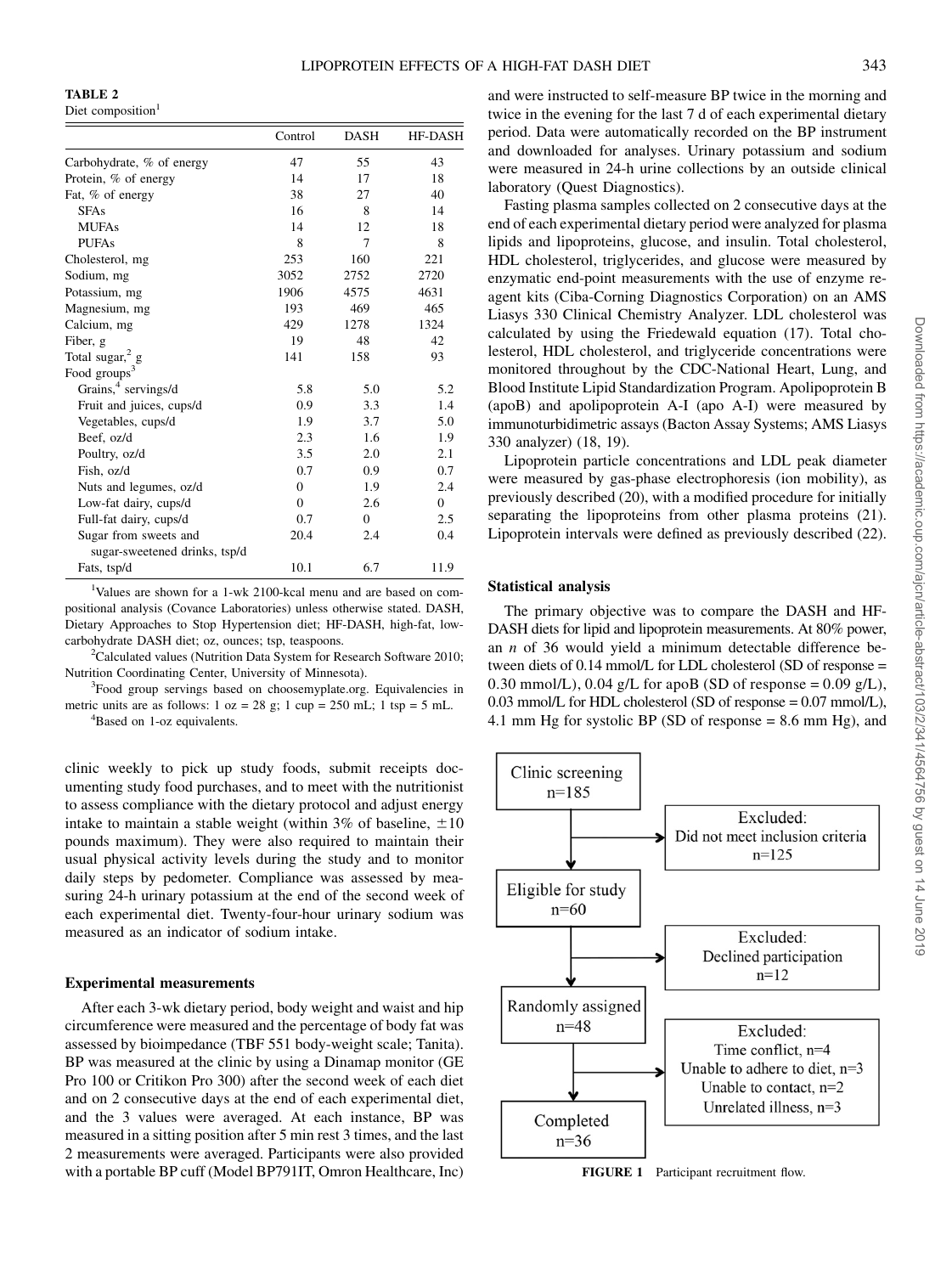2.2 mm Hg for diastolic BP (SD of response = 5.3 mm Hg). The detectable changes in BP were sufficient to confirm the differences observed in the original DASH trial (1). Treatment differences were determined by ANOVA for a 3-treatment crossover design (Stata version 11). Pairwise comparisons between diets were adjusted by the Bonferroni method for 3 group comparisons (HF-DASH diet compared with control diet, HF-DASH diet compared with DASH diet, and DASH diet compared with control diet), and  $P < 0.017$  corresponding to an overall 2-tailed  $P < 0.05$  was considered significant. ANOVA and paired  $t$  tests were used to compare triglycerides and total, LDL, and HDL cholesterol after each of the 2 washout periods with baseline to test for the effectiveness of the washout period for normalizing plasma lipids. The analyses were restricted to those subjects who completed all 3 diets.

# RESULTS

### Study participants

Figure 1 shows the participant flow. Thirty-six participants completed all 3 experimental diets and are included in analyses. Table 1 presents their baseline characteristics. Fasting plasma triglycerides and total, LDL, and HDL cholesterol measured after each of the 2 washout periods showed no significant differences between screening values and their values after the first

## TABLE 3

Crossover analyses of the effects of diet on BP, lipids, and lipoproteins<sup>1</sup>

or second washout period (analyses not shown), indicative of their return to baseline concentrations.

As expected, 24-h urinary potassium excretion was significantly higher with the DASH and HF-DASH diets than with the control diet ( $P < 0.0001$  for both, adjusted for period) and did not differ between the DASH and HF-DASH diets (mean  $\pm$  SE: HF-DASH diet,  $81.5 \pm 3.5$ ; DASH diet,  $83.5 \pm 3.5$ ; and control diet,  $50.5 \pm 3.5$  mmol), consistent with good dietary compliance. Urinary sodium excretion did not differ between diets (mean  $\pm$  SE: HF-DASH diets, 116.6  $\pm$  7.8; DASH diet, 119.3  $\pm$  7.8; and control diet, 129.0  $\pm$  7.8 mmol; P = 0.49, adjusted for period). Body weight remained stable throughout the study and there were no differences by diet (mean  $\pm$  SE: HF-DASH diet, 79.7  $\pm$  0.1; DASH diet, 79.6  $\pm$  0.1; and control diet, 79.8  $\pm$  0.1 kg; *P*-treatment = 0.62).

## Effects of diets on BP

Table 3 presents the statistical evaluation of the crossover design's treatment, period, and sequence effects along with the adjusted treatment means and their SEs. Significant treatment effects were observed for systolic and diastolic BP, such that the DASH and HF-DASH diets produced significant and comparable reductions relative to the control diet (Figure 2), with no differences between the DASH and HF-DASH diets.

|                                             |                            | Group                      |                           |           | $\boldsymbol{P}$ |        |          |
|---------------------------------------------|----------------------------|----------------------------|---------------------------|-----------|------------------|--------|----------|
|                                             | HF-DASH                    | <b>DASH</b>                | Control                   | Treatment | Carry-forward    | Period | Sequence |
| Systolic BP, mm Hg                          | $125.0 \pm 0.8^a$          | $125.4 \pm 0.8^{\text{a}}$ | $128.8 \pm 0.8^b$         | 0.0001    | 0.0001           | 0.004  | 0.91     |
| Diastolic BP, mm Hg                         | $79.0 \pm 0.5^{\text{a}}$  | $78.3 \pm 0.5^{\text{a}}$  | $81.2 \pm 0.5^{\rm b}$    | 0.0001    | 0.0001           | 0.09   | 0.63     |
| Triglycerides, mmol/L                       | $1.15 \pm 0.04^{\text{a}}$ | $1.32 \pm 0.04^{\rm b}$    | $1.20 \pm 0.04^{a,b}$     | 0.03      | 0.99             | 0.18   | 0.25     |
| Total cholesterol, mmol/L                   | $4.53 \pm 0.06^a$          | $4.51 \pm 0.06^a$          | $4.76 \pm 0.06^b$         | 0.02      | 0.65             | 0.11   | 0.86     |
| LDL cholesterol, mmol/L                     | $2.65 \pm 0.05^{a,b}$      | $2.60 \pm 0.05^{\text{a}}$ | $2.81 \pm 0.05^{\rm b}$   | 0.04      | 0.29             | 0.09   | 0.79     |
| HDL cholesterol, mmol/L                     | $1.36 \pm 0.02^{a,b}$      | $1.32 \pm 0.02^a$          | $1.40 \pm 0.02^b$         | 0.03      | 0.29             | 0.14   | 0.47     |
| Non-HDL cholesterol, mmol/L                 | $3.16 \pm 0.06$            | $3.19 \pm 0.06$            | $3.36 \pm 0.06$           | 0.10      | 0.32             | 0.12   | 0.44     |
| apo A-I, g/L                                | $1.35 \pm 0.01^{a,b}$      | $1.32 \pm 0.01^a$          | $1.38 \pm 0.01^{\rm b}$   | 0.02      | 0.17             | 0.63   | 0.42     |
| apoB, g/L                                   | $0.76 \pm 0.01$            | $0.76 \pm 0.01$            | $0.80 \pm 0.01$           | 0.22      | 0.28             | 0.02   | 0.43     |
| LDL peak diameter, nm                       | $22.3 \pm 0.0^{\rm a}$     | $22.1 \pm 0.0^b$           | $22.2 \pm 0.0^{\text{a}}$ | 0.004     | 0.81             | 0.42   | 0.23     |
| Lipoprotein particle concentrations, nmol/L |                            |                            |                           |           |                  |        |          |
| <b>VLDL</b>                                 |                            |                            |                           |           |                  |        |          |
| Total                                       | $97.8 \pm 2.5$             | $105.0 \pm 2.5$            | $104.4 \pm 2.5$           | 0.15      | 0.85             | 0.35   | 0.71     |
| Large                                       | $12.9 \pm 0.4^{\text{a}}$  | $14.8 \pm 0.4^b$           | $14.0 \pm 0.4^{a,b}$      | 0.02      | 0.97             | 0.25   | 0.45     |
| Medium                                      | $39.2 \pm 1.1^a$           | $43.2 \pm 1.1^{\rm b}$     | $42.2 \pm 1.1^{a,b}$      | 0.04      | 0.84             | 0.37   | 0.61     |
| Small                                       | $45.8 \pm 1.2$             | $47.0 \pm 1.2$             | $48.2 \pm 1.2$            | 0.39      | 0.64             | 0.51   | 0.90     |
| <b>IDL</b>                                  | $243 \pm 5^{a,b}$          | $237 \pm 5^{\rm a}$        | $259 \pm 5^{\rm b}$       | 0.02      | 0.51             | 0.85   | 0.94     |
| <b>LDL</b>                                  |                            |                            |                           |           |                  |        |          |
| Total                                       | $702 \pm 14$               | $716 \pm 14$               | $744 \pm 14$              | 0.44      | 0.10             | 0.06   | 0.46     |
| Large                                       | $433 \pm 11^{a,b}$         | $414 \pm 11^a$             | $468 \pm 11^b$            | 0.004     | 0.10             | 0.16   | 0.92     |
| Medium                                      | $119 \pm 4$                | $123 \pm 4$                | $130 \pm 4$               | 0.78      | 0.01             | 0.003  | 0.42     |
| Small                                       | $101 \pm 4$                | $106 \pm 4$                | $104 \pm 4$               | 0.77      | 0.69             | 0.34   | 0.17     |
| Very small                                  | $185 \pm 5$                | $201 \pm 5$                | $185 \pm 5$               | 0.12      | 0.72             | 0.61   | 0.36     |
| HDL                                         |                            |                            |                           |           |                  |        |          |
| Total                                       | $15,191 \pm 184$           | $15,066 \pm 183$           | $15,467 \pm 183$          | 0.32      | 0.94             | 0.67   | 0.80     |
| Large                                       | $3960 \pm 70$              | $3893 \pm 70$              | $4038 \pm 69$             | 0.20      | 0.25             | 0.33   | 0.77     |
| Small                                       | $11,231 \pm 130$           | $11,173 \pm 130$           | $11,429 \pm 129$          | 0.45      | 0.60             | 0.27   | 0.75     |

<sup>1</sup>Values are means  $\pm$  SEs;  $n = 36$ . Data were analyzed by ANOVA for a 3-treatment crossover design. Values in the same row not sharing a superscript letter differ from each other,  $P < 0.017$  (Bonferroni adjustment for 3 pairwise comparisons). apo A-I, apolipoprotein A-I; apoB, apolipoprotein B; BP, blood pressure; DASH, Dietary Approaches to Stop Hypertension diet; HF-DASH, high-fat, low-carbohydrate DASH diet; IDL, intermediate-density lipoprotein.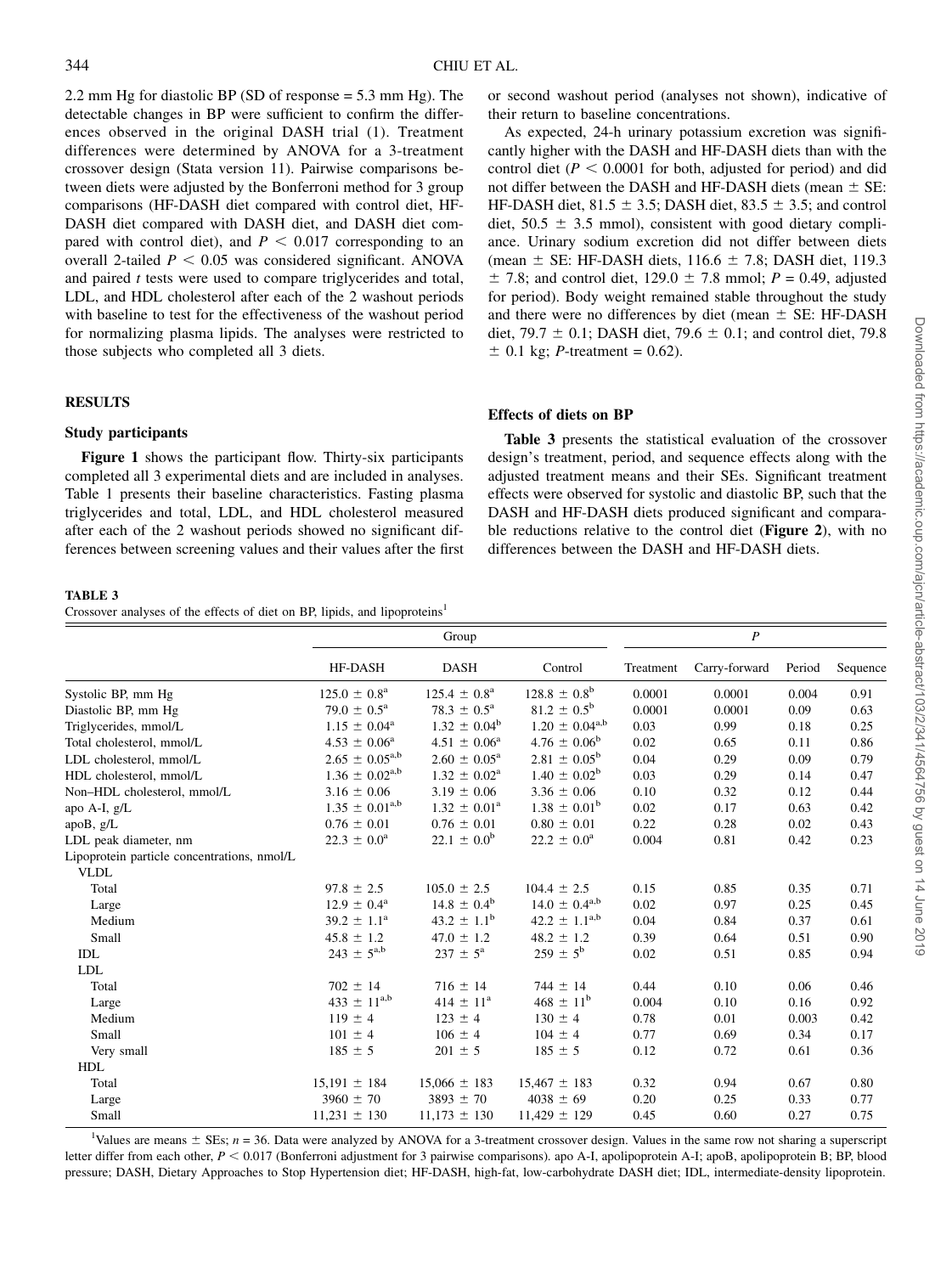

FIGURE 2 Differences between diets in systolic and diastolic BP.  $*P$  < 0.017, \*\* $P < 0.001$ . Values are means  $\pm$  SEs, adjusted for dietary period;  $n = 36$ . Data were analyzed by ANOVA for a 3-treatment crossover design. BP, blood pressure; DASH, Dietary Approaches to Stop Hypertension diet; HF-DASH, high-fat, low-carbohydrate DASH diet.

There were no significant sequence effects (Table 3), but there were significant carry-forward effects for both systolic and diastolic BP and a significant period effect for systolic BP. The carry-forward effect appeared to be due to lower systolic and diastolic BP after the HF-DASH diet compared with the DASH, control, or no previous diet. Mean BPs were, in fact, lower at the end of the washout period after the HF-DASH diet than after the other diets for systolic (mean  $\pm$  SE:  $-4.1 \pm 1.7$  mm Hg; P = 0.02) and diastolic (-0.9  $\pm$  1.1 mm Hg; P = 0.40) BPs. The carry-forward effect did not appear to be the result of any individual participant.

Both morning and evening systolic and diastolic BPs measured by the participants at home were similarly reduced with the DASH and HF-DASH diets compared with the control diet (Supplemental Table 2), confirming the treatment effect of the DASH and HF-DASH diets on BP. There were no significant sequence, period, or carry-forward effects for home BP measurements.

#### Effects of diets on plasma lipids and lipoproteins

Significant treatment effects were observed for plasma concentrations of triglycerides, total cholesterol, LDL cholesterol, and HDL cholesterol, apo A-I, LDL peak diameter, large and medium VLDL, intermediate-density lipoprotein (IDL), and large LDL concentrations (Table 3).

Detailed pairwise comparisons between diets for all lipid and lipoprotein measurements are shown in Supplemental Table 3. For the primary comparison of the DASH and HF-DASH diets, the latter resulted in significantly lower plasma triglycerides, large and medium VLDL concentrations, and significantly higher LDL peak particle diameter (differences shown in Figure 3). There were no significant differences between the DASH and HF-DASH diets for any other lipid or lipoprotein measurement after Bonferroni correction.

Both the DASH and the HF-DASH diets significantly reduced total cholesterol compared with the control diet (Supplemental Table 3). The DASH diet also significantly decreased LDL cholesterol, HDL cholesterol, apo A-I, IDL concentrations, large LDL concentrations, and LDL peak diameter compared with the control diet. Except for lower total cholesterol, none of the lipid and lipoprotein measurements differed significantly between the HF-DASH and control diets after Bonferroni correction (Supplemental Table 3).

There were no significant sequence effects for any of the lipid and lipoprotein variables examined (Table 3). None of the variables that showed a significant treatment effect exhibited significant carry-forward or period effects.

#### DISCUSSION

The DASH diet, which was developed and validated as a means for lowering BP, was formulated to include low-fat and nonfat dairy foods (1, 14). In this study, we tested whether the BP benefit, as well as a favorable lipid and lipoprotein profile, could be maintained by the HF-DASH diet that includes full-fat dairy foods, with a corresponding increase in total and saturated fat, and a reduction in carbohydrate achieved primarily by reducing fruit juices and sugars, because sugar intake is associated with detrimental effects on cardiovascular disease risk factors (23). The HF-DASH diet lowered both systolic and diastolic BP to an extent similar to the DASH diet, indicating that the diet components responsible for the BP reduction were retained in the HF-DASH diet. Although the sodium content of the control diet was slightly higher than that of the 2 experimental diets (Table 2), this difference was similar to that observed in the original DASH trial (1). Furthermore, 24-h urine sodium measurements were similar on all 3 diets, indicating that the BP reductions with the



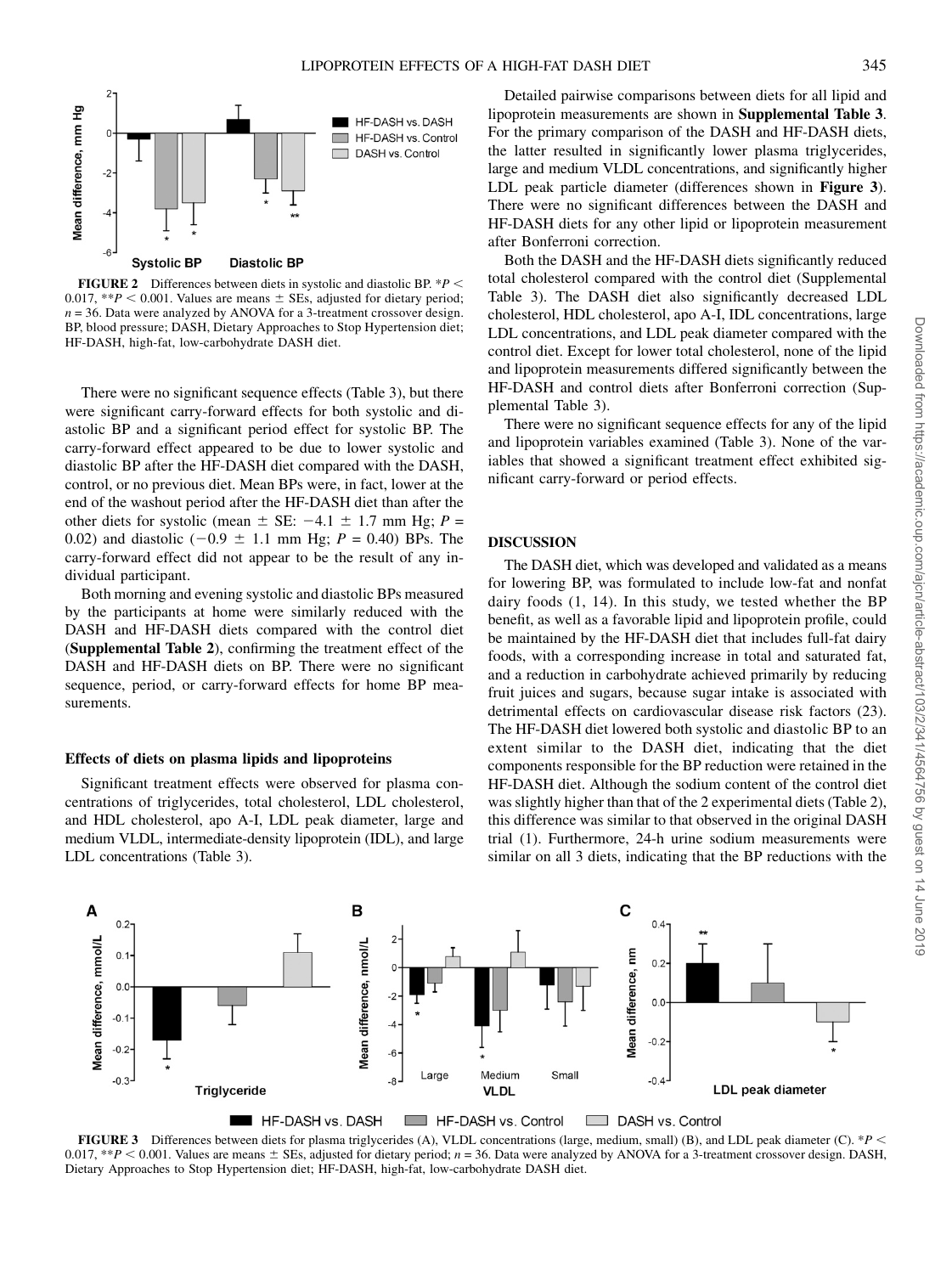DASH and HF-DASH diets were not attributable to lower sodium intake.

When substituted for carbohydrates or unsaturated fats, saturated fats have been consistently shown to increase LDL cholesterol (24). We previously showed that with limitation of carbohydrate intake, the increase in LDL cholesterol induced by saturated fat is due primarily to large, cholesterol-rich LDL particles and not small, dense LDL particles (25). Indeed, in the present study, we found that the reduction in LDL cholesterol with the DASH diet compared with the control diet occurred in conjunction with lower concentrations of large LDL particles as well as of IDL particles, which both contribute cholesterol content to the standard LDL-cholesterol measurement (26). However, despite a 6% of energy higher saturated fat content in the HF-DASH diet compared with the DASH diet, there were no significant differences in LDL cholesterol or any of the LDL subclasses between these diets. There may be features of the DASH diet that mitigate the increase in LDL cholesterol that is typically observed with higher saturated fat intake.

It is of interest that there was a significantly higher LDL peak particle diameter with the HF-DASH diet compared with the DASH diet. Although this difference was of relatively small magnitude, it corresponded to a trend, albeit nonsignificant, for relatively higher concentrations of larger LDL particles and lower concentrations of smaller LDL particles with the HF-DASH diet with no net difference in total LDL particle concentrations. This change in the distribution of LDL particles may be more easily detected by the peak diameter than the individual subfractions. The shift toward larger LDL particles with the HF-DASH diet may be attributed at least in part to the lower carbohydrate content of this diet compared with the DASH diet, because a shift from smaller to larger LDL particles was previously shown to correlate with reductions in plasma triglyceride and VLDL concentrations resulting from reduced carbohydrate or sugar intake (23, 27). The reductions in triglycerides and VLDL particle concentrations with the HF-DASH diet compared with the DASH diet observed in the present study were relatively modest as might be expected from the moderate difference in carbohydrate content between the diets (43% compared with 55% of energy). It is possible that these differences were not of sufficient magnitude to elicit the significant reductions in small, dense LDL particles as well as in apoB (an index of LDL particle number) that have been observed previously with more substantial reductions in carbohydrate intake (25, 28).

The present study confirmed previous observations that the DASH diet lowers HDL cholesterol (5), which is consistent with a significant reduction in apo A-I compared with the control diet. These changes were not observed with the HF-DASH diet, although the differences between the effects of the HF-DASH and DASH diets did not reach significance. The basis for the reduction in HDL cholesterol with the DASH diet is not known, although it is noteworthy that this effect was not associated with a change in HDL particle concentrations, suggesting that it may represent a change in HDL composition.

Other investigators have also tested modifications of the DASH diet on BP or lipid risk factors. The OmniHeart trial tested the replacement of 10% of energy from carbohydrate in a DASH diet with 10% of energy from unsaturated, primarily monounsaturated, fat or 10% of energy from protein (10). The protein and monounsaturated fat diets yielded similar or greater reductions in BP

compared with the standard, high-carbohydrate DASH diet. Replacing carbohydrate with monounsaturated fat reduced total cholesterol and triglycerides and increased HDL cholesterol without affecting LDL cholesterol. Replacing carbohydrate with protein reduced total, LDL, and HDL cholesterol and triglycerides (10). The Beef in an Optimal Lean Diet Study found that the inclusion of lean beef in a low-saturated-fat DASH-like diet resulted in comparable effects on lipid and lipoprotein measures compared with a standard DASH diet (29). Sayer et al. (30) recently showed that a DASH-style diet containing either lean pork or chicken and fish similarly reduced BP. Together with results from the present study, the above findings provide evidence that aspects of the DASH diet can be modified without compromising its benefits on BP or LDL-cholesterol lowering, offering flexibility in food choices for individuals following the DASH diet.

The crossover design of this trial was largely successful in that lipids and lipoprotein returned to baseline concentrations and there were no significant sequence effects and no carry-forward effects for most of the variables. The exceptions were the clinic measurements of systolic and diastolic BPs, whose reductions showed significant carry-forward on the HF-DASH diet, an unexpected and unexplained effect because there was no such carryforward effect for the home BP measurements.

Strengths of our study include high dietary compliance as measured by urinary biomarkers and lack of weight change as a potential confounder. Limitations include a relatively small sample size and a short intervention duration.

In conclusion, the results of this study indicate that modification of the DASH diet to allow for more liberal total and saturated fat intake in conjunction with moderate limitation of carbohydrate intake, primarily from fruit juices and sugars, results in lower concentrations of triglycerides and VLDL particles, with no increases in total or LDL cholesterol and no attenuation of the favorable BP response to the standard DASH diet. Therefore the modified HF-DASH diet studied here presents an effective alternative to this widely recommended dietary pattern, with lessstringent dietary fat constraints, which may promote even broader implementation.

We thank Sarah King for technical assistance, Megan Bennett and Anna Doheny for administering clinical protocols, and Joyce Gray of the Ethnic Health Institute for assisting with participant recruitment.

The authors' responsibilities were as follows—SC, NB, and RMK: designed the research; SC, NB, BS, and RMK: conducted the research; SC, PTW, and RMK: analyzed the data; SC, NB, PTW, GAB, and RMK: wrote the manuscript; SC had primary responsibility for the final content; and all authors: read and approved the final manuscript. RMK has previously received and is currently receiving research funding from Dairy Management Inc. for this and other projects. None of the other authors reported a conflict of interest. This was an investigator-initiated study, and its financial supporters had no role in the study design, implementation, data analysis, or data interpretation.

## REFERENCES

- 1. Appel LJ, Moore TJ, Obarzanek E, Vollmer WM, Svetkey LP, Sacks FM, Bray GA, Vogt TM, Cutler JA, Windhauser MM, et al; DASH Collaborative Research Group. A clinical trial of the effects of dietary patterns on blood pressure. N Engl J Med 1997;336:1117–24.
- 2. Sacks FM, Svetkey LP, Vollmer WM, Appel LJ, Bray GA, Harsha D, Obarzanek E, Conlin PR, Miller ER III, Simons-Morton DG, et al; DASH-Sodium Collaborative Research Group. Effects on blood